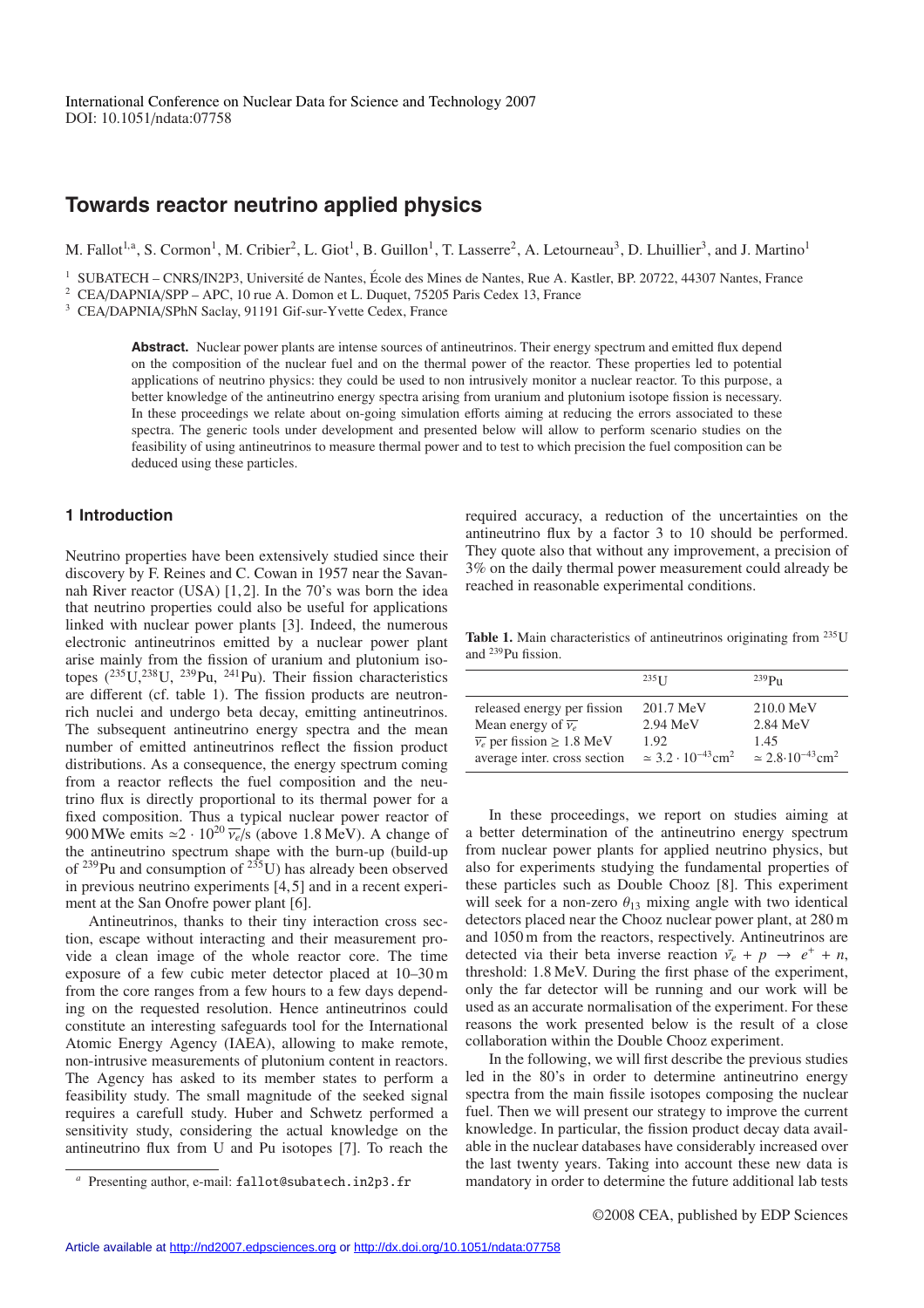and theoretical studies that should be performed to make the antineutrino applications possible. A preliminary evaluation of the errors attached to these spectra will be presented. We will finally conclude and present our outlooks.

#### **2 Previous estimations of antineutrino spectra**

Several approaches were followed to access the antineutrino spectra of fissile isotopes. Schreckenbach et al. measured integral  $\beta$ -spectra from <sup>235</sup>U, <sup>239,241</sup>Pu at the Institut Laue</sup> Langevin, Grenoble [9]. They performed very precise measurements up to 8 MeV. In order to convert these  $\beta$ -spectra into antineutrino ones, the conservation of energy should be applied, using each individual end-point of the beta branches composing the spectra. As Schreckenbach et al. did not have these informations, they fitted each integral beta spectrum with a set of 30 fictive beta branches. This conversion procedure induces an important uncertainty on the shape of the antineutrino spectra.

In order to solve this problem, Tengblad et al. measured the individual beta spectra of 111 fission products [11]. They conjugated these  $\beta$ -spectra with decay properties of 265 other fission products from nuclear databases and built the resulting antineutrino spectra for  $235,238$ U, and  $239$ Pu. Important errors were attached to the obtained global spectra (5% at 4 MeV, 11% at 5 MeV and 20% at 8 MeV) and a notable disagreement was observed with the results of Schreckenbach et al. Up to now their measured spectra remain the most precise ones, and were used in fundamental neutrino experiments such as Bugey and Chooz [5, 10]. C. Bemporad [12] claimed recently that unknown decays contribute as much as 25% of the antineutrinos at energies higher than 4 MeV. This could explain the shape discrepancy between the spectra obtained by Tengblad and Schreckenbach.

Several strategies can be adopted in order to reduce the error bars on the antineutrino energy spectra of fissile isotopes. The numerous informations on the fission products contained nowadays in databases can be used directly to build branch by branch the integral beta spectra and convert them into antineutrino ones without any ambiguity. We will use this latest approach, which was already adopted by Vogel et al. more than 25 years ago [13]. Moreover, the knowledge of individual contributions of fission products allows to simulate the precise evolution with time of the antineutrino spectrum emitted by a nuclear reactor and to simulate the fuel burnup, when coupled to a precise simulation of the core. We are therefore developing generic simulation tools that can be used to simulate the antineutrino spectrum for any reactor type. The following section is devoted to their description and to the first results we obtain.

## **3 Towards a better determination of the antineutrino spectrum from reactors**

Subatech-Nantes and CEA/DAPNIA/SPhN started a simulation work using the widely used particle transport code MCNPX [14], coupled with an evolution code solving the



**Fig. 1.** Black triangles: experimental β-spectra of 80As, 139I, <sup>90</sup>,92Br taken from [20]. Black line: result of the BESTIOLE calculation. Blue dashed line: continuous spectra extracted from JENDL 2000 fission product decay data. Red dotted lines: continuous spectra found in ENSDF/B-VI database.

Bateman equations for the fission products within a package called MURE (MCNP Utility for Reactor Evolution) [15]. The evolution in time of the isotopic composition of the core is then only driven by the initial fuel composition and the input of the thermal power given by the operators of the power plant. This package, developed by the LPSC Grenoble and IPN Orsay labs, offers a set of tools, interfaced with MCNP or MCNPX, that allows to define the geometry of a reactor core in a very simple way, and compiles a set of nuclear data used in the evolution part [16]. 3834 nuclei can be possibly considered. MURE is perfectly adapted to take into account the physics of a reactor core, especially the neutronics as neutron capture in accumulated fission products give small but non negligible local distortions of the total energy spectrum, as quoted by V. Kopeikin et al. [17]. It will constitute an efficient tool for non-proliferation and thermal power scenario studies.

This code, giving the total amount of each fission product produced in the experimental conditions, is coupled to existing databases containing beta decay properties of a large number of fission products. The ENSDF database [16] contains for each branch (more than 10000!), when it is known, endpoints, branching ratios, and spin/parities of  $\beta$ -transitions. A package called BESTIOLE has been developed to read these informations and give them as an input to a code inspired from the BETA-S code from Oak Ridge [18], computing the  $\beta$ -spectrum shapes, taking into account the type of the transition. Allowed and forbidden unique transitions up to the 3rd degree can be computed precisely [19]. Forbidden nonunique transitions cannot be simulated and approximations are made; for an n<sup>th</sup> forbidden non-unique transition the shape of the corresponding  $(n-1)$ <sup>th</sup> unique transition is taken. Resulting individual  $\beta$ -spectra are compared with the experimental spectra measured by Tengblad et al. [20]. Examples are shown in figure 1. Experimental spectra for allowed and forbidden unique transitions are very well reproduced by the BESTIOLE calculations (see 136I and 80As spectra for instance). When non-unique transitions contribute importantly the simulation deviates significantly from the data (see Br isotopes).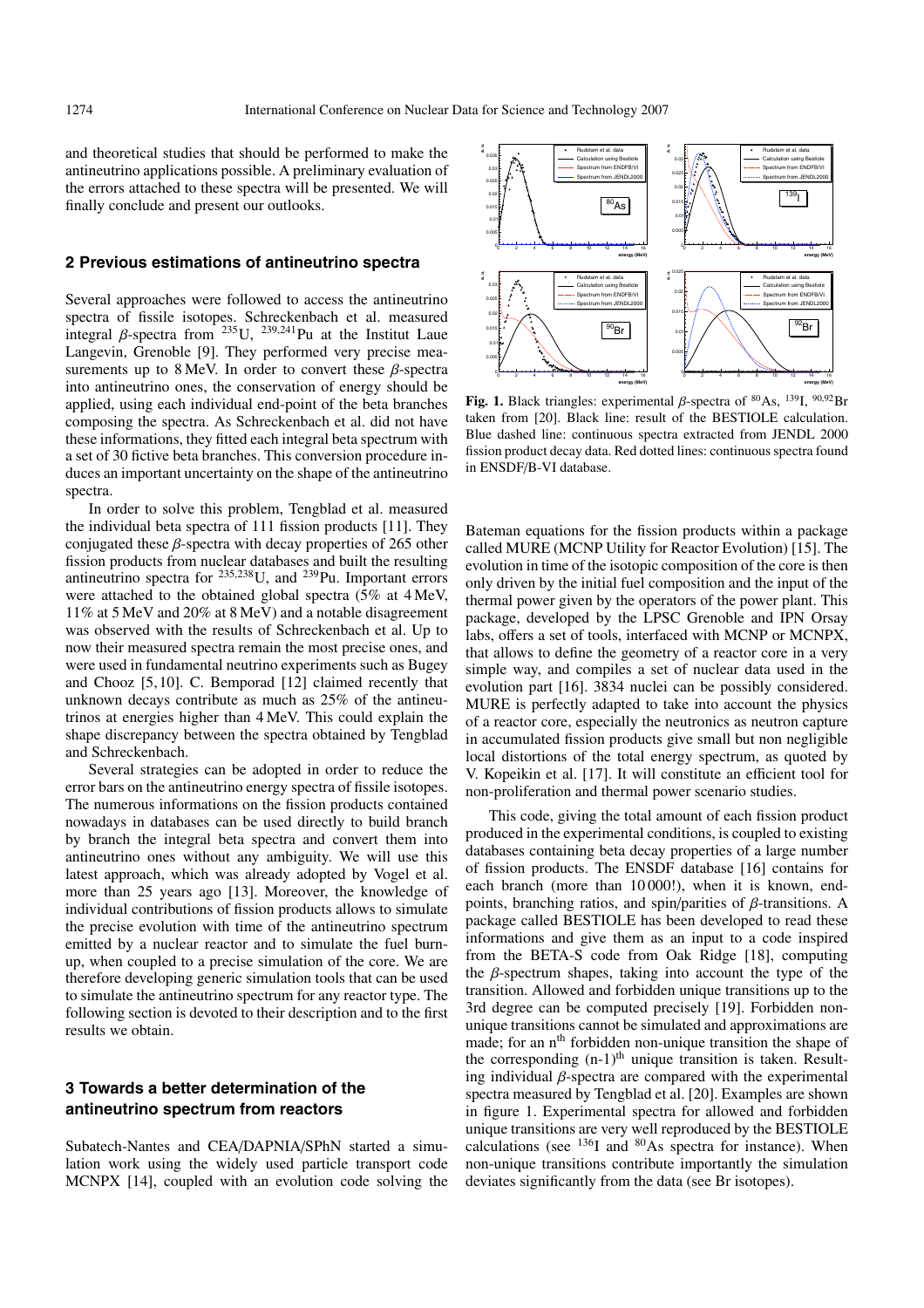

Fig. 2. Comparison of beta spectra from <sup>235</sup>U fission. Red points: from [11], extrapolation to 1 year irradiation. Red line: simulation at equilibrium using cumulative yields, BESTIOLE and 63 experimental spectra from [20] (see text).

The global  $^{235}$ U beta spectrum has been simulated using the MURE and BESTIOLE packages. For a non negligible amount of very neutron-rich fission products no data can be found in the ENSDF database. In this case we have computed, in a first attempt, the associated  $\beta$ -spectra assuming only one allowed  $\beta$ -transition towards the ground state of the daughter nucleus. We call this approximation "Qbeta approximation". This approximation is very crude as very neutron-rich fission products usually exhibit important  $\beta$ -branches towards excited states in the daughter nucleus and important  $\beta$ -delayed neutron emissions. This leads to an overestimation of the high energy part of the fission product beta spectra. As a first attempt, we computed the integral  $\beta$ -spectrum shown in figure 2, summing all individual branches for the 375 nuclei selected by Tengblad et al. using cumulative yields from ENDF.  $\beta$ spectra from BESTIOLE and 63 experimental  $\beta$ -spectra taken from ref. [20] that were not well reproduced by BESTIOLE are taken into account. Comparing the result with the integral spectrum from [11] in figure 2, the obtained agreement is very good. This good result is a validation of the BESTIOLE package. We then computed the integral beta spectrum from 235U fission including more nuclei in the calculation of the spectra (more than 900 fission products). The shape of the spectrum is significantly changed, especially at high energy. The result is compared with Schreckenbach's data in figure 3 (left) for a 1.5 d irradiation time, computed using the MURE code. Shorter irradiation times enhance the role played by short half-life nuclei (often exhibiting high energy end-points). These effects are illustrated by the large overestimation of the data by the simulation above 5 MeV. Among the considered fission products, a large fraction is composed of exotic nuclei which are very difficult to study experimentally and for which no or partial informations are available in the databases. The Qbeta approximation was therefore applied for these nuclei. First forbidden non-unique transitions contribute also significantly to the global spectrum, underlining the necessity of measuring the beta energy spectrum shapes for such transitions. Focussing on the energy range from 2 to 5 MeV and normalising the simulation on the data in this interval, a very good agreement with Schreckenbach's beta spectrum is found. This confirms the importance of shorter half-life nuclei in explaining the discrepancies between Schreckenbach's and Tengblad's measurements.



**Fig. 3.** Simulations (line) compared with data from [9] (points) for a 1.5 d irradiation. Left: Qbeta approximation was used. Right: continuous spectra from ENDFBVI, JENDL and JEFF-3.1 were included.

To improve the simulation and replace the Qbeta approximation for these exotic nuclei, we coupled the MURE package to other databases that contain continuous beta spectra for very neutron rich nuclei computed with the Gross Theory [21]: ENDF/B-VI, JENDL and JEFF-3.1. This study is in progress, and we will present here only a few preliminary comparisons between experimental individual β-spectra coming from Rudstam's tables, and the spectra contained in ENDFBVI and JENDL2000 databases. These comparisons allow to get an idea of the predictive power of the Gross Theory spectra contained in the databases when no experimental data exist. In figure 1, continuous spectra, both using the Gross Theory, are shown when they are present in the databases for the above considered nuclei. One can already notice that the shape of the spectra from JENDL and from ENDF are very different. Reactor safety simulations for which these data have usually been developed require only the mean  $\beta$ -energy. This preliminary study will be refined and recent models based on the Gross Theory, developed to take into account structure effects, will be also tested [22]. In figure 3, the result of the inclusion of the Gross Theory spectra on the global beta spectrum from  $^{235}$ U is presented. The "Qbeta approximation" has been replaced by the Gross Theory spectra that can be found in ENDF/B-VI in priority, JENDL when the nucleus is not present in ENDF/B-VI and then JEFF-3.1. The high energy part is much lower than when using the "Qbeta approximation", but still overestimates Schreckenbach's data. In order to evaluate the role played by the unknown branches in the databases, we computed the respective percentages of the number of electrons per 1 MeV bin of each contribution (cf. fig. 4). The contribution of the unknown beta branches variates strongly depending on the assumption made for these branches. Even if the inclusion of the Gross Theory spectra does not solve fully the high energy discrepancy, we can see that our simulation of the spectrum from 2 MeV up to 5 MeV is rather robust and well under control when looking at figure 4. This is very encouraging for fundamental neutrino experiments which are mostly concerned in this energy range.

# **4 Preliminary evaluation of the actual uncertainties on the <sup>235</sup>U antineutrino spectrum**

In our approach, all sources of uncertainties on the total antineutrino spectrum are carefully propagated and the contribution of any isotope to the total spectrum versus time and energy is known. The effect of the uncertainty of the